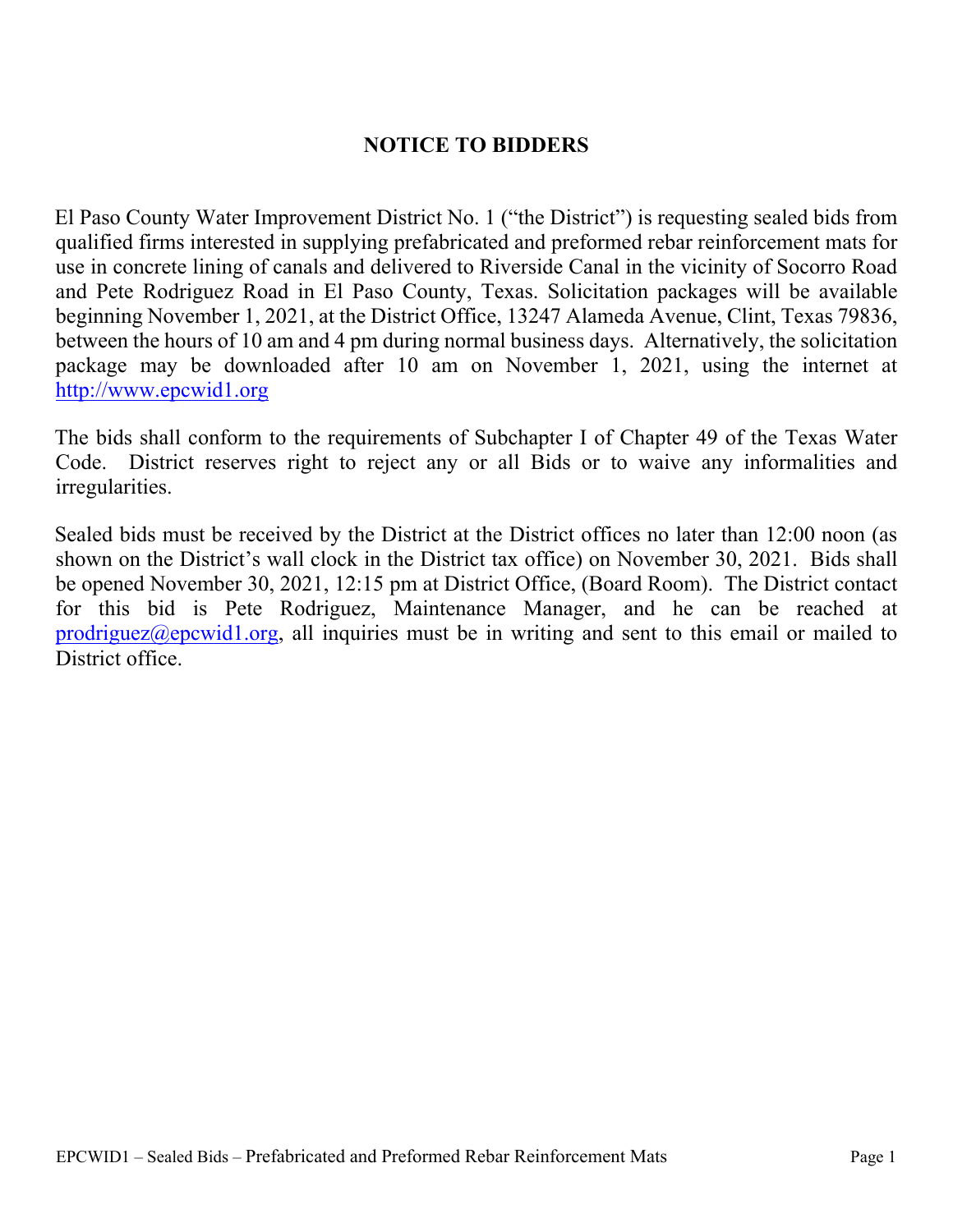### **INSTRUCTIONS TO BIDDERS**

### **Project Name: Riverside Canal Concrete Lining Project**

#### **1. Preparation of Bid**

Each Bidder shall prepare Bid in ink on forms furnished by District. Blank spaces for each item in Bid shall be filled*.* Bidder shall submit a price for each item in Bid. The Bid shall be executed with complete and correct name of individual, partnership, firm, corporation or other legal entity.

Bid prices shall not include sales tax on materials, supplies, or equipment used or consumed in performance of Purchase Order.

Any corrections to Bid shall be initialed by the person signing the Bid. Bids tendered after due date and time designated in Notice to Bidders will not be accepted.

Persons desiring further information or interpretation of Purchase Order Documents shall make a request in writing for such information to the District's Representative no later than seven working days before Bid opening. District will not be responsible for any other interpretations of Purchase Order Documents.

#### **2. District Representatives - Maintenance Manager**

Bidder shall address all bid and technical questions in writing to Maintenance Manager at:

Pete Rodriguez 13247 Alameda Avenue El Paso, Texas 79836-0749 Phone: 915-872-4000 Cell: 915-497-2731 Fax: 915-851-0091 Email: prodriguez@epcwid1.org

#### **3. Consideration of Bid Amount**

For the purpose of award, after Bids are opened and read aloud, total amount Bid, including accepted Bid alternatives, will be considered the amount of Bid. District reserves right to reject any or all Bids or to waive any informalities and irregularities.

#### **4. Submission of Bid.**

Each Bid, completed and signed by person(s) authorized to bind individual, partnership, firm, or corporation or any other legal entity, the following information shall be sealed in a 12 x 15  $\frac{1}{2}$ nontransparent envelope.

(a) One copy of Bid Form completed and signed.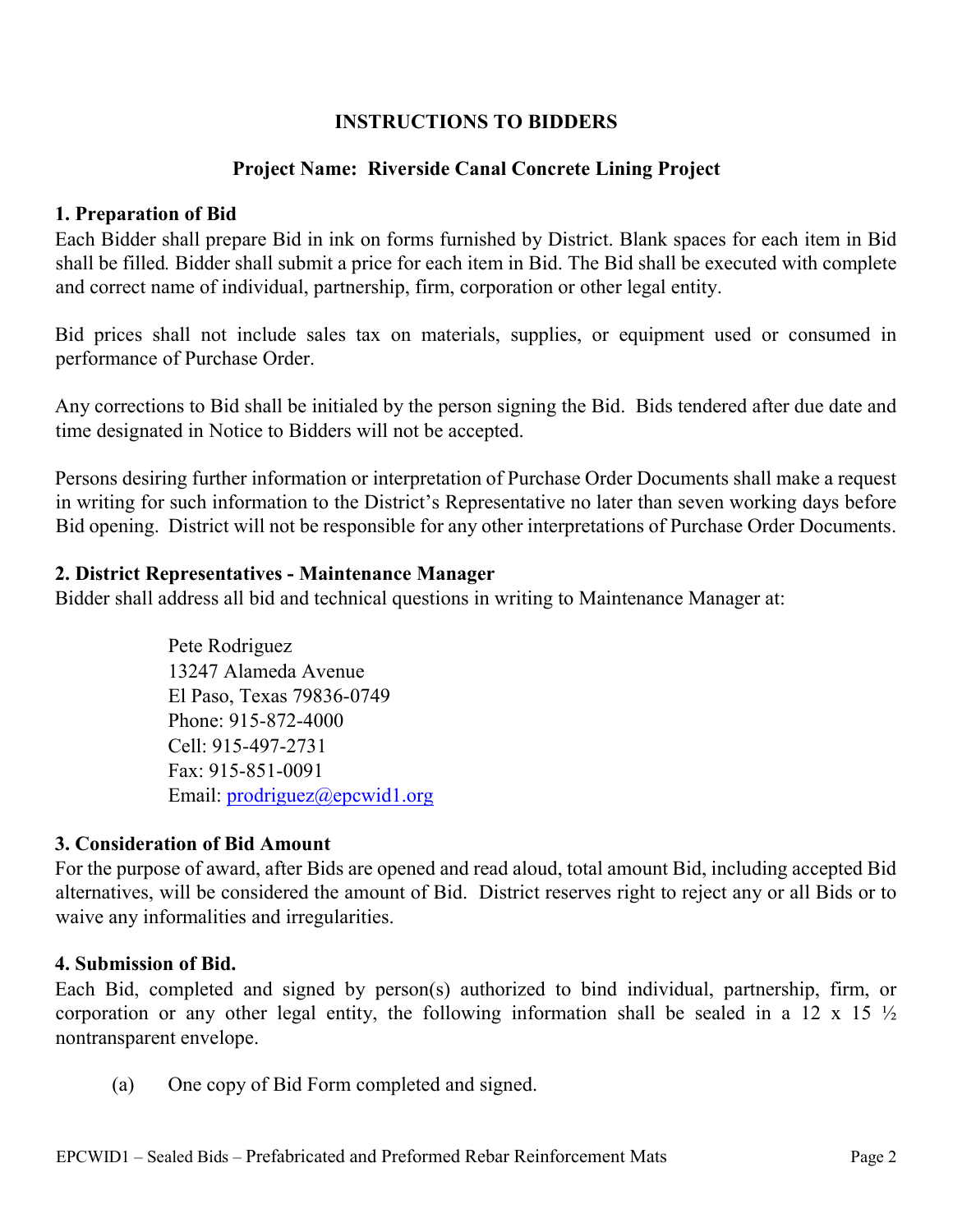- (b) Acknowledgement of receipt of Addenda issued, if any.
- (c) Any other required information indicated in Purchase Order Documents.

Bid shall include all specified items in this section and be placed in the envelope, sealed and clearly identified on outside as a Bid to District, with project name, and name and address of Bidder. Failure to submit Bid in a sealed envelope may subject Bidder to disqualification. Bids will not be considered unless received by the District on or before the date and time designated in the Notice to Bidders.

### **5. Withdrawal of Bid**

A Bid may be withdrawn by a Bidder, provided an authorized individual of the Bidder submits a written request to withdraw the Bid before the time set for opening the Bids.

### **6. Rejection of Bids**

The following may be cause to reject a Bid:

- (a) Bids containing omissions, alterations of form, qualifications or conditions not called for by District, incomplete Bids, may be considered in noncompliance and may be rejected. In any case of ambiguity or lack of clarity in the Bid, District reserves right to determine most advantageous Bid or to reject the Bid.
- (b) Unreasonable or unbalanced unit Bid prices.
- (c) More than one Bid for same Work from an individual, firm, partnership or corporation.
- (d) Collusion among Bidders.
- (e) Poor performance in execution of work under previous Purchase Order.
- (f) Default on previous Purchase Orders or failure to execute Purchase Order after award.
- (g) Evidence of failure to pay Subcontractors, Suppliers or employees.
- (h) Bidder has not adequately demonstrated to District that Bidder has experience, knowledge and readily available equipment necessary to meet requirements of Purchase Order Documents.
- (i) District reserves right to reject any or all Bids or to waive any informalities and irregularities.

### **7. Submission of Post Bid Information**

The Bidder that submits the Bid which is most advantageous to the District shall submit such information as is required by District to evaluate Bid or Bidder to the District within sixty (60) calendar days after apparent low Bidder has been named. If low Bidder does not submit such information or if the information submitted by the Bidder does not sufficiently meet the District request, or if the Bidder fails to meet any conditions of the Bid, the District reserves the right to disqualify the apparent low Bidder, and either re-Bid the project or pursue awarding of the Bid to the Bidder with the Bid the next most advantageous to the District.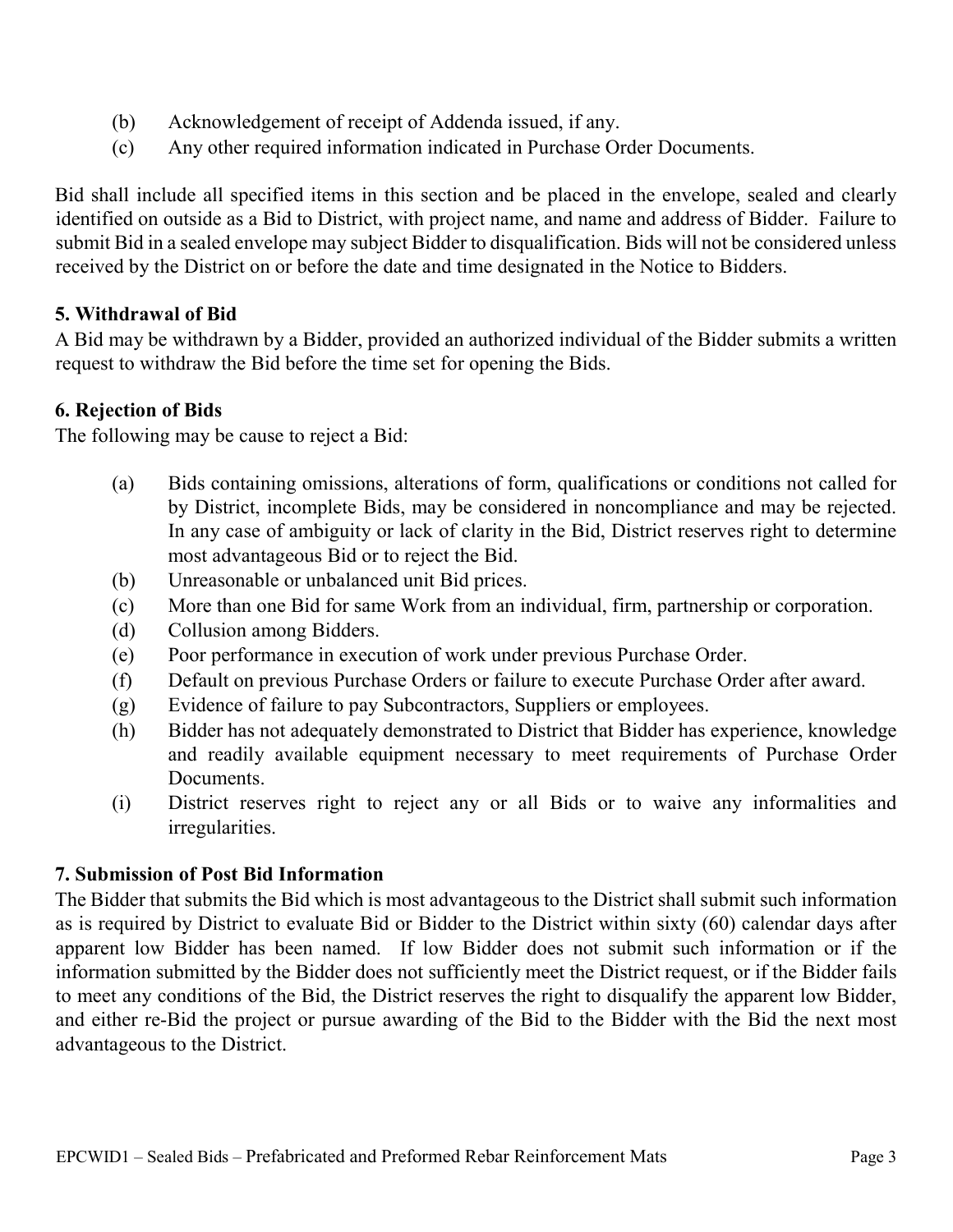### **8. Award and Execution of Purchase Order**

District will process Bids expeditiously. Award of Purchase Order will occur within 90 days after the opening of Bid, unless otherwise mutually agreed between the parties. The District will process the Purchase Order expeditiously, however, the District will not be liable for any delays prior to the award or execution of Purchase Order.

### **9. Subchapter I of Chapter 49 of the Texas Water Code**

Subchapter I of Chapter 49 of the Texas Water Code is attached and made a part of this document. All Bids shall be submitted in accordance with the requirements and provisions of Subchapter I.

#### **10. Purchase Order Documents**

The Purchase Order Documents consists and includes as a part of the Purchase Order the following documents:

- 1. Notice to Bidders
- 2. Instructions to Bidders
- 3. Bid Form
- 4. Purchase Order Specifications
- 5. Purchase Order Terms and Conditions
- 6. Purchase Order Form (provided at time the bid is awarded)
- 7. Non-Bribery and Anti Collusions Letter

### **12. Addenda to Purchase Order Documents**

The District may issue addenda to the Purchase Order Documents from time to time during the Bid period. Such addenda shall be available through the internet at [http://www.epcwid1.org](http://www.epcwid1.org/) it is the Bidder's responsibility to periodically check with the District or at the above internet site for such addenda.

#### **13. Bidder and Seller**

The entity preparing and submitting the sealed Bid to the District (the "Bidder") and the entity agreeing to sell the District the equipment, supplies, and/or material specified in the Purchase Order (the "Seller") shall be the same and identical entity.

#### **14. Opening of Bids**

The Bids shall be opened at the location, date, and time indicated in the Notice to Bidders.

### **15. Delivery Locations and Schedule**

Bid price shall include delivery of the reinforcing steel to the job site in quantities and times as directed by the District's construction supervisor. The District desires that all prefabricated and preformed rebar reinforcement mats delivered pursuant to this bid be delivered to the District during the time period December 1, 2021, and May 15, 2022.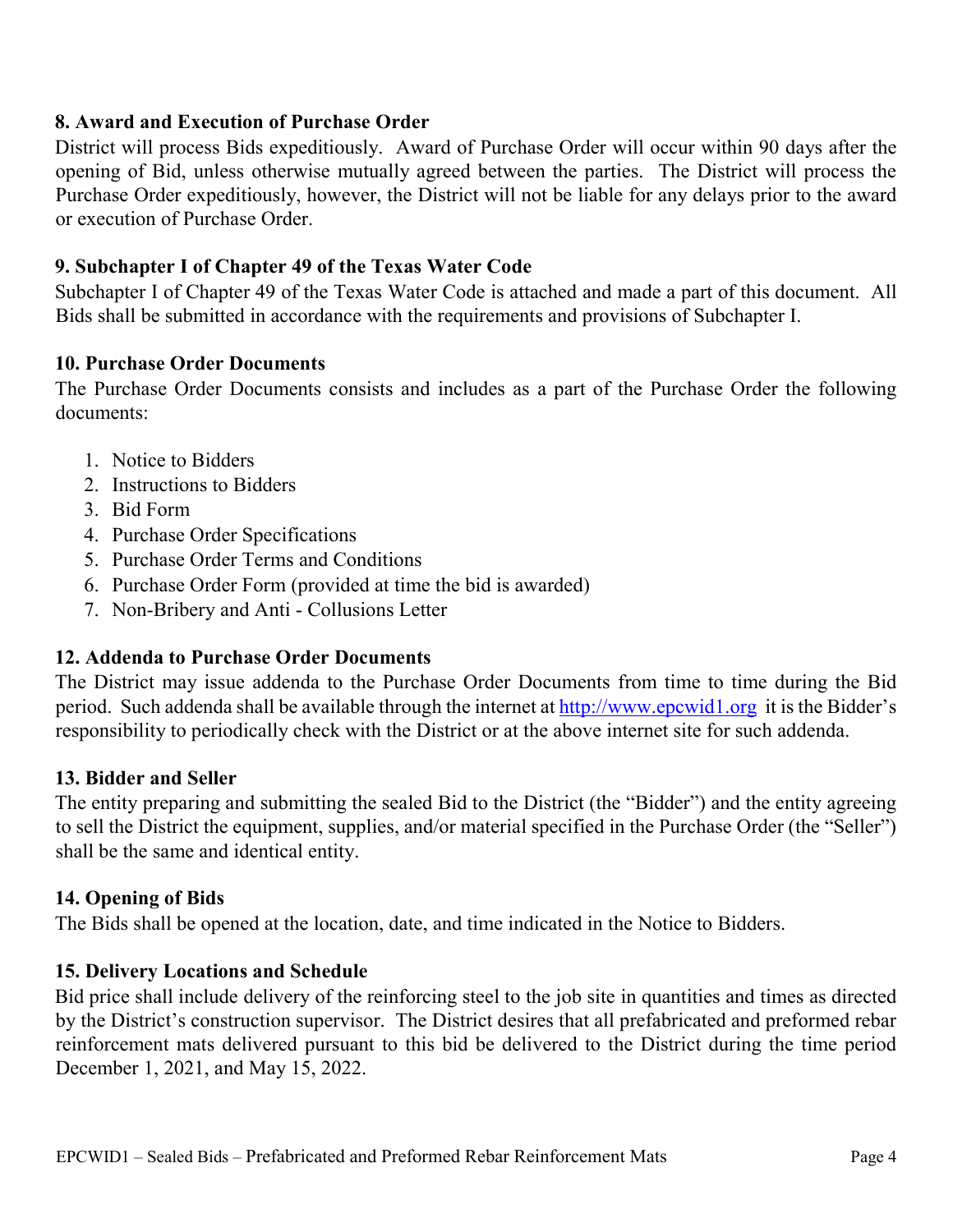### **Bid Form**

# **Prefabricated and Preformed Rebar Reinforcement Mats**

Seller must complete all blank portions of form shown below.

| <b>Bid Item</b> | <b>Item</b>            | <b>Quantity LF</b> | <b>Price per Foot</b> |  |
|-----------------|------------------------|--------------------|-----------------------|--|
|                 | <b>Riverside Canal</b> | 6,600              |                       |  |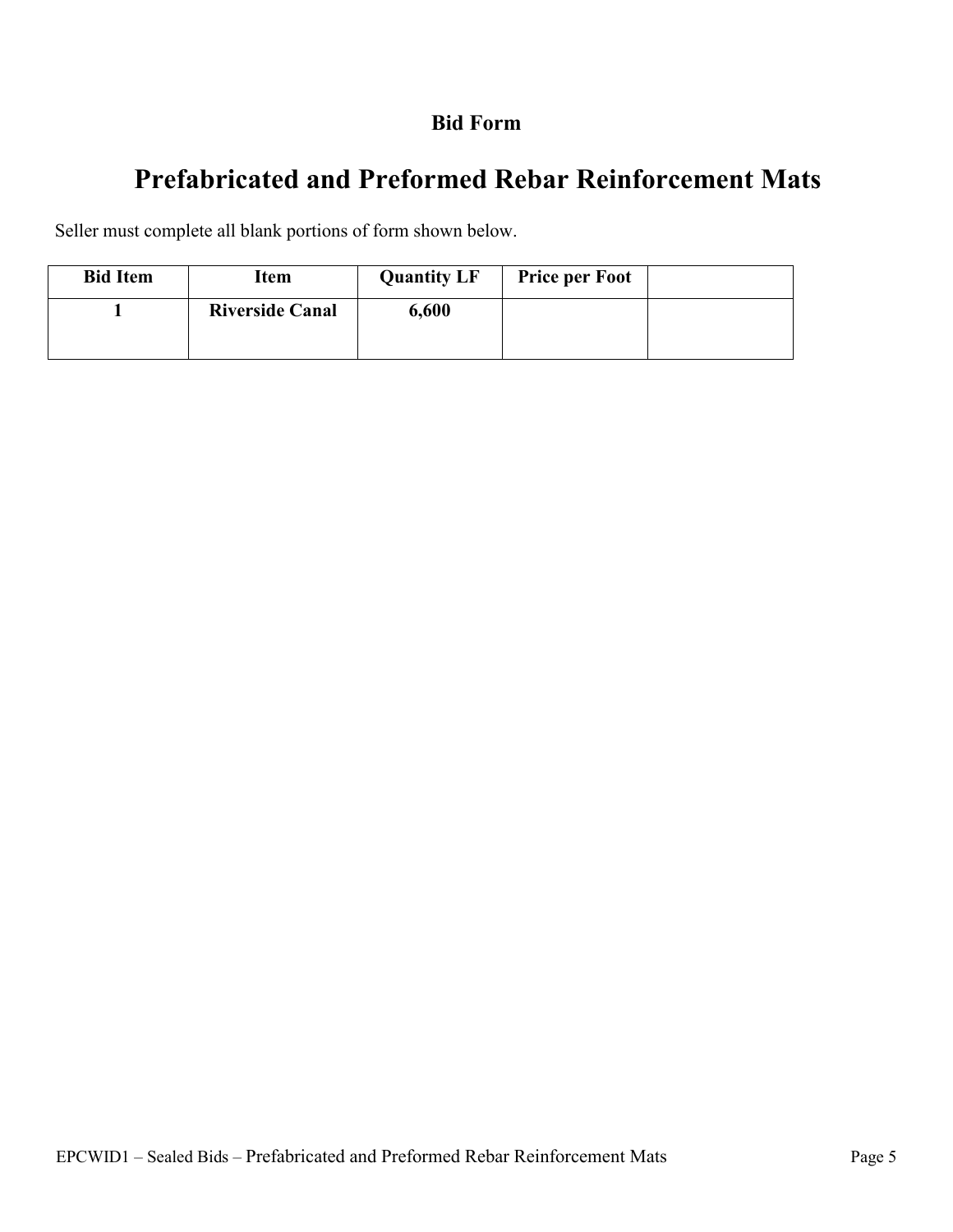### **BID FORM (continued)**

| Bid Submitted By:                      |                                                         |  |
|----------------------------------------|---------------------------------------------------------|--|
| Company Name, showing entity status:   | <u> 1989 - Johann Barbara, martin amerikan basar da</u> |  |
| Phone Number:                          |                                                         |  |
| Fax Number:                            |                                                         |  |
| Email address:                         |                                                         |  |
| Signature of Bidder:                   |                                                         |  |
| Printed Name:                          |                                                         |  |
| Date:                                  |                                                         |  |
|                                        |                                                         |  |
|                                        |                                                         |  |
|                                        |                                                         |  |
| List all Deviations from Specification |                                                         |  |
|                                        |                                                         |  |
|                                        |                                                         |  |
|                                        |                                                         |  |
|                                        |                                                         |  |
|                                        |                                                         |  |
|                                        |                                                         |  |
|                                        |                                                         |  |
|                                        |                                                         |  |
|                                        |                                                         |  |
|                                        |                                                         |  |
|                                        |                                                         |  |
|                                        |                                                         |  |
|                                        |                                                         |  |
|                                        |                                                         |  |
|                                        |                                                         |  |
|                                        |                                                         |  |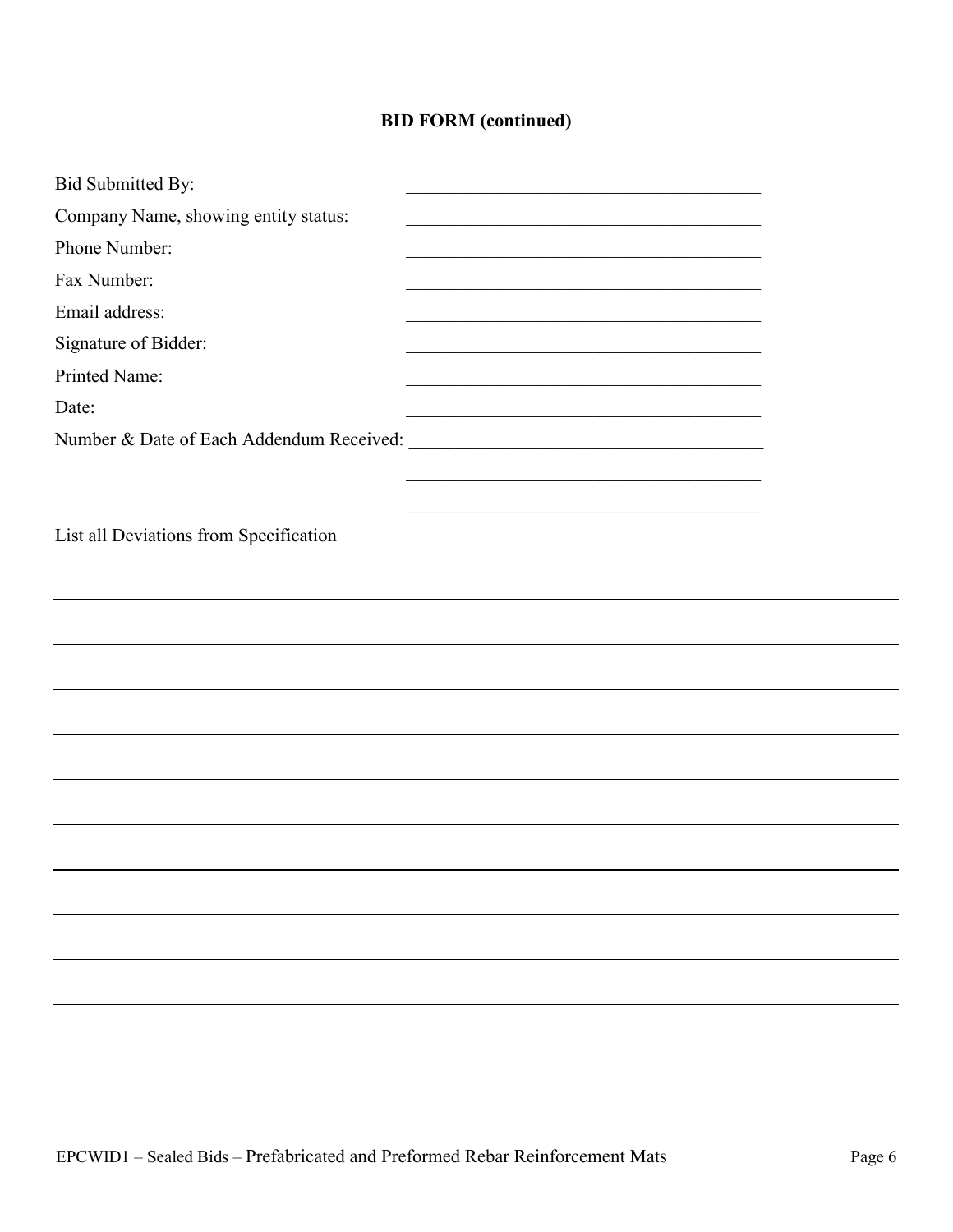## **Purchase Order Specifications**

## **For**

# **Prefabricated and Preformed Rebar Reinforcement Mats**

Prefabricated and preformed rebar reinforcement mats and delivery shall meet requirements and specifications of grade 60 reinforcing steel and the following typical cross-section of the Riverside Canal.

Individual side and bottom sheets should be welded separately to be assembled and tied on site. Specifically, the width of the bottom welded sheets is 12 feet and the width of side welded sheets is 15 feet.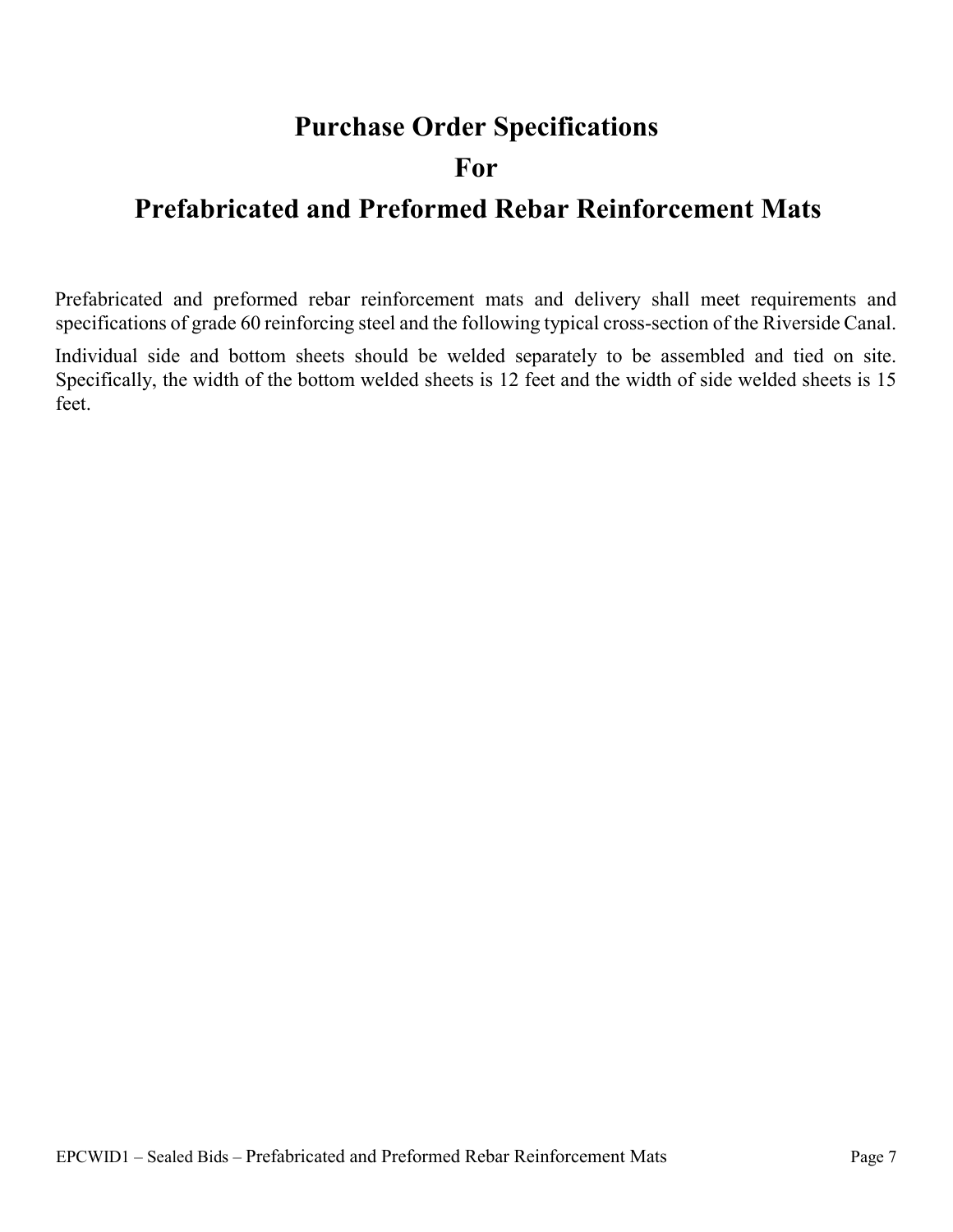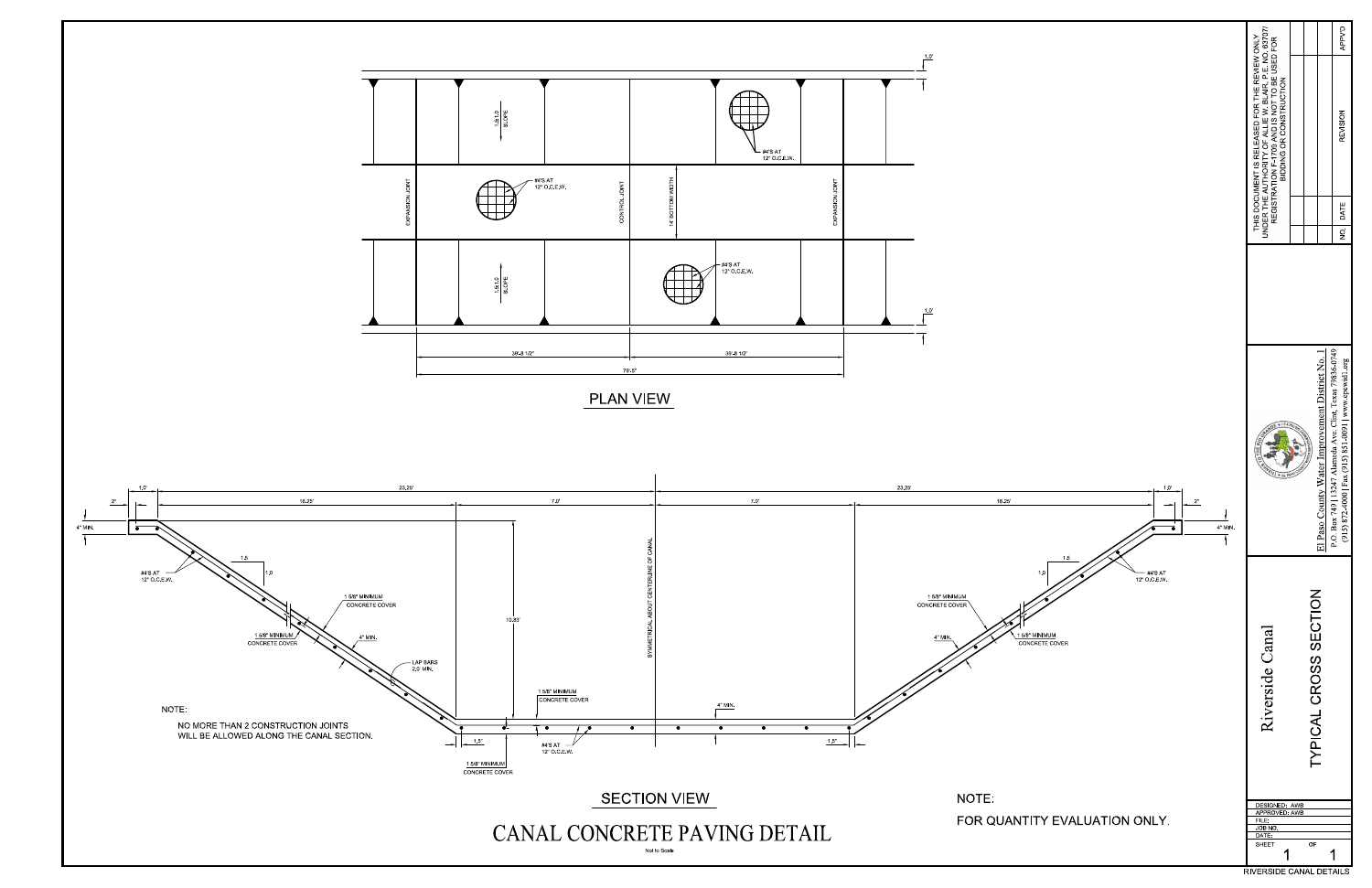## **Terms and Conditions of Purchase Orders El Paso County Water Improvement District No. 1 (Herein after known as "Purchaser")**

#### **Agreement for Sale and Purchase**

These terms and conditions are attached to, and made a part of, the Purchase Order from Purchaser to Seller, and the Seller and Purchaser agree to all terms and conditions of Purchase Order which consist of and includes as a part of the following documents:

- a. Notice to Bidders
- b. Instructions to Bidders
- c. Purchase Order Form
- d. Purchase Order Specification
- e. Purchase Order Terms and Conditions

Any provision contained in any form or document submitted by Seller are rejected.

#### **Termination for Convenience of Purchaser**

Purchaser reserves the right to terminate the Purchase Order, or any part of it, for Purchaser's sole convenience. In the event of such termination, Seller shall immediately stop all work hereunder, and shall immediately cause any and all suppliers and subcontractors to do the same. Seller shall be paid a reasonable termination charge consisting of a percentage of the Purchase Order price reflecting the percentage of the work performed prior to the notice of termination, plus actual direct costs resulting from termination. Seller shall not be paid for any work done after receipt of the notice of termination, nor for any costs incurred by Seller's suppliers or subcontractors which Seller could reasonably have avoided. Seller shall not unreasonably anticipate the requirements of this Purchase Order.

#### **Termination for Cause**

Purchaser may also terminate the Purchase Order, or any part of it, for cause in the event of any default by Seller, or if Seller fails to comply with any of the terms and conditions of this Purchase Order. Late deliveries, deliveries of products which are defective or which do not conform to the Purchase Order, and failure to provide Purchaser, upon request, with adequate assurances of future performance shall all be non-exclusive causes allowing Purchaser to terminate the Purchase Order for cause. In the event of termination for cause, Purchaser shall not be liable to Seller for any amount (except for products and/or services already received and accepted by the Purchaser as satisfactory), and Seller shall be liable to Purchaser for any and all damages sustained by reason of the default which gave rise to the termination. If it should be determined that Purchaser has improperly terminated the Purchase Order for default, such termination shall be deemed a termination for convenience.

#### **Warranty**

Seller expressly warrants that all equipment, parts, or materials furnished under the Purchase Order (hereinafter referred to as "goods") shall conform to all terms, conditions, specifications, and standards contained in the Purchase Order, are new and have never been previously used, and are free from defect in material or workmanship. Seller warrants that all such goods will conform to any statements or representations made to Purchaser, or appearing on the containers or labels or advertisements for such goods and that any goods will be adequately contained, packaged, marked and labeled. Seller warrants that all goods furnished hereunder will be merchantable, and will be safe and appropriate for the purpose for which goods of that kind are normally used. If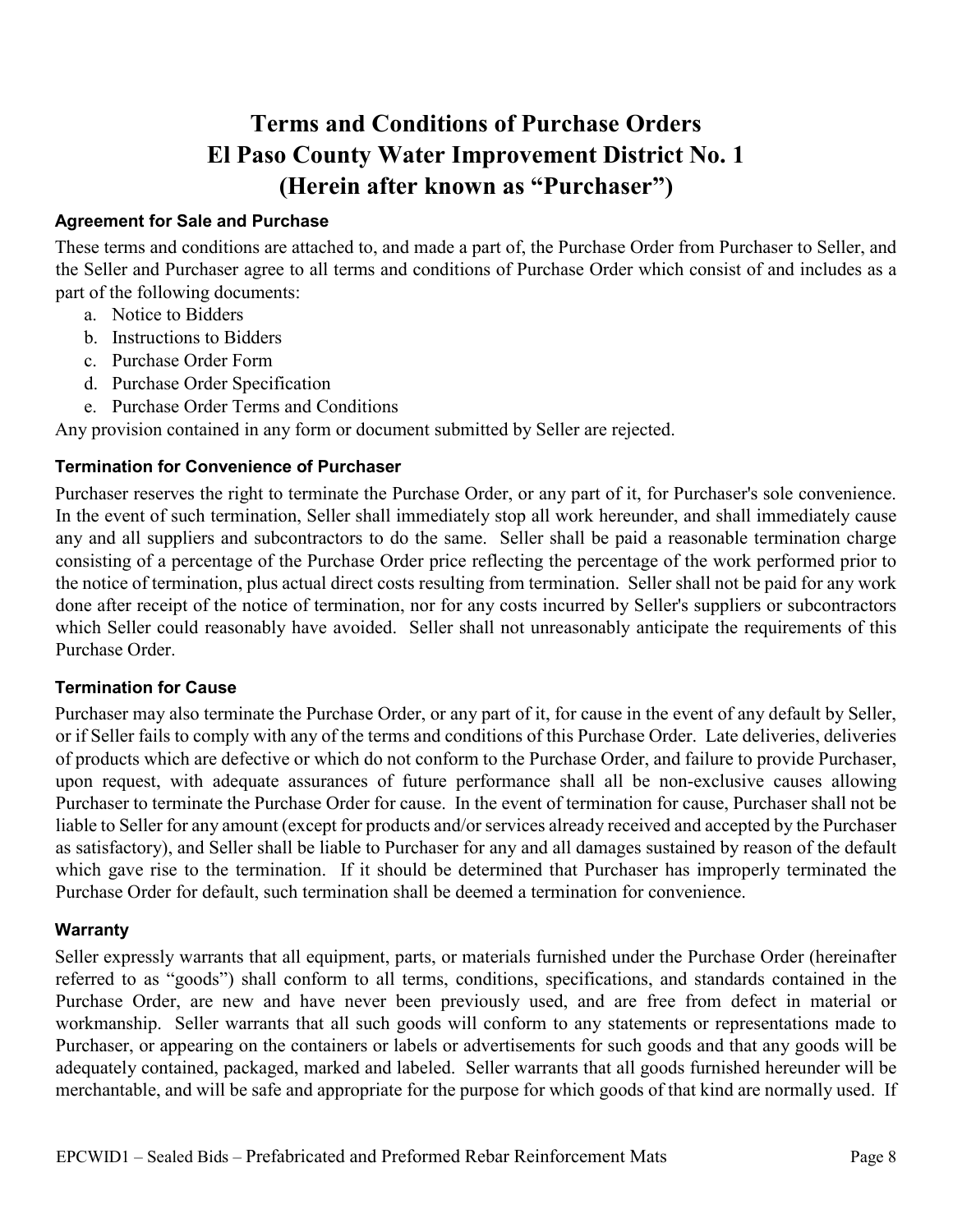Seller knows or has reason to know the particular purpose for which Purchaser intends to use the goods, Seller warrants that such goods will be fit for such particular purpose. Seller warrants that goods furnished will conform in all respect to samples. Inspection, test, acceptance or use of the goods furnished hereunder shall not affect the Seller's obligation under this warranty, and such warranties shall survive inspection, test, acceptance and use. Seller's warranty shall run to Purchaser, its successors, and assigns. Seller agrees to replace or correct defects of any goods not conforming to the foregoing warranty promptly, without expense to Purchaser, when notified to such nonconformity by Purchaser, provided Purchaser elects to provide Seller with the opportunity to do so. If Seller fails to correct defects in or replace nonconforming goods promptly, Purchaser, after reasonable notice to Seller, may make such corrections or replace such goods and charge Seller for the cost incurred by Purchaser in doing so. Seller recognizes that Purchaser's production requirements may require immediate repairs or reworking of defective goods, without notice to the Seller. In such event, Seller shall reimburse Purchaser for the costs, delays, or any other damages which Purchaser has incurred.

#### **Price Warranty**

Seller warrants that the prices for the goods sold to Purchaser hereunder are not less favorable than those currently extended to any other customer for the same or similar goods in similar quantities. If Seller reduces its price for such goods during the term of the Purchase Order, Seller agrees to reduce the prices hereof correspondingly. Seller warrants that prices shown on the Purchase Order Form shall be complete, and no additional charges of any type shall be added without Purchaser's written consent. Such additional charges include, but are not limited to, shipping, packaging, labeling, custom duties, taxes, storage, insurance, boxing, and crating.

#### **Force Majeure**

Purchaser may delay delivery or acceptance occasioned by causes beyond its control. Seller shall hold such goods at the direction of the Purchaser and shall deliver them when the cause affecting the delay has been removed. Purchaser shall be responsible only for Seller's direct additional costs in holding the goods or delaying the performance of this agreement at Purchaser's request. Seller shall also be excused if delivery is delayed by the occurrence of unforeseen and unforeseeable events, provided Seller notifies Purchaser of such events as soon as they occur, and gives Purchaser its best estimate of revised delivery dates.

#### **Cancellation of Purchase Order by Purchaser**

If any delay exceeds 30 days from the original delivery date, Purchaser may cancel the Purchase Order without any liability. If Seller's production is only partially restricted or delayed, Seller shall use its best efforts to accommodate Purchaser's requirements, including giving the Purchase Order preference and priority over those of other customers which were placed after the Purchase Order.

#### **Patents, Copyrights, and Trade Secrets**

Seller agrees upon receipt of notification to promptly assume full responsibility for defense of any claim, demand, suit, or proceeding which may be brought against Purchaser or its directors, officers, agents, consultants, or employees for alleged infringement of any patent, copyright, trade secret, or any other intellectual property right, as well as for any alleged unfair competition resulting from similarity in design, trademark or appearance of goods or services furnished hereunder, and Seller further agrees to indemnify Purchaser, its directors, officers, agents, consultants, and employees against any and all expenses, losses, royalties, profits and damages including court costs and attorney's fees resulting from any such suit or proceeding, including any settlement. Purchaser may be represented by and actively participate through its own counsel in any such suit or proceeding if it so desires, and the costs of such representation shall be paid by Seller. If any good, service, or intellectual property furnished or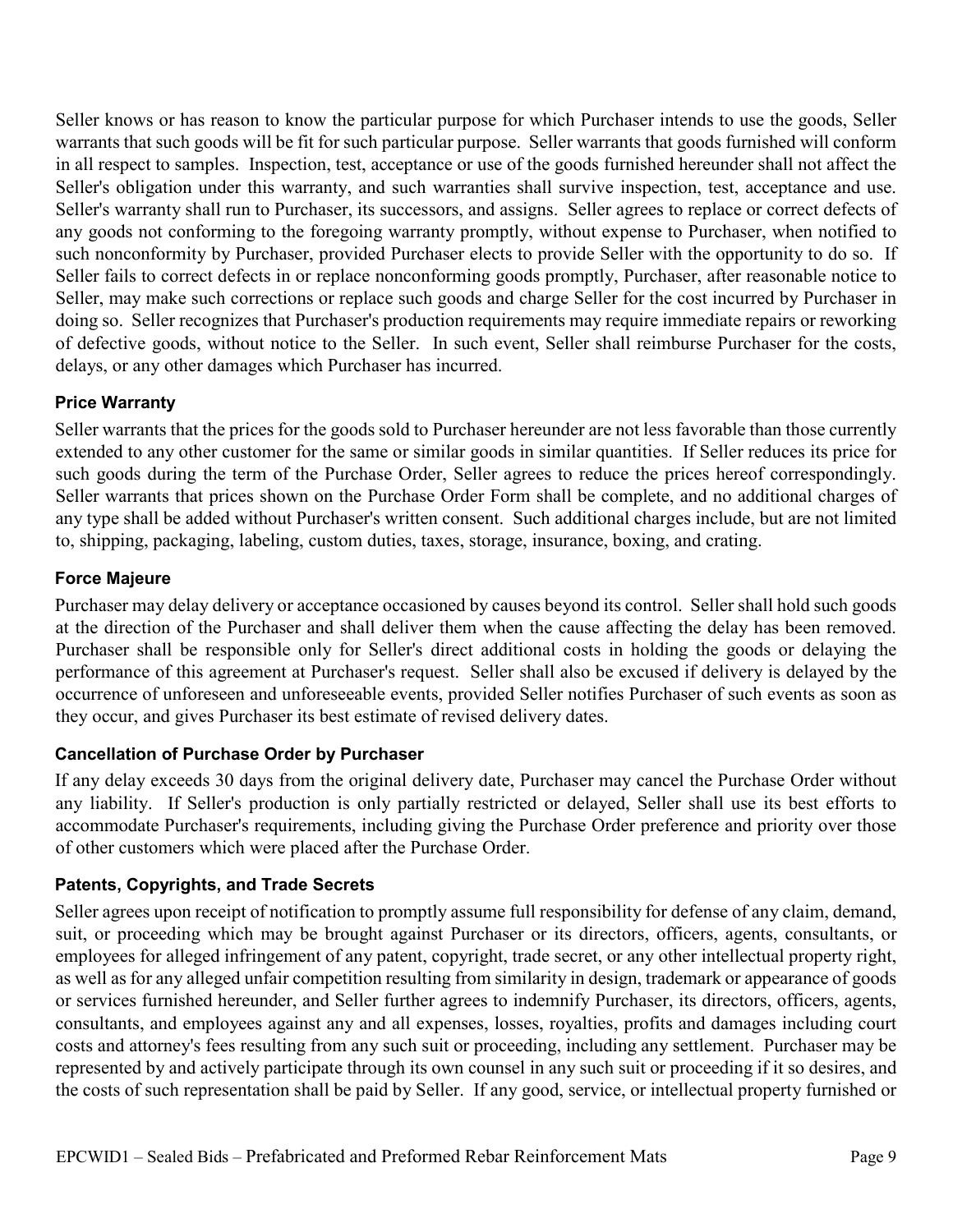used under this Purchase Order is adjudged infringing and its use enjoined, Seller shall, at its own expense, secure for Purchaser the right to continue using it, or replace it with a noninfringing equivalent, or modify it so it becomes noninfringing.

#### **Indemnification**

Seller agrees to indemnify and hold harmless Purchaser, its directors, officers, agents, consultants, and employees against all suits at law or in equity and from all damages, claims and demands arising out of the death or injury of any person or damage to any property alleged to have resulted from the goods ordered through the Purchase Order, and/or resulting from any act or omission of Seller, its agents, servants, employees and/or subcontractors, and upon the tendering of any suit or claim to seller, to defend the same at seller's expense as to all costs, fees and damages. The foregoing indemnification will apply to the extent that the death, injury, or property damage is caused by the sole or concurrent negligence of Seller and whether Seller or Purchaser defends such suit or claims. To the extent that Seller's agents, servants, employees or subcontractors enter upon premises occupied by or under the control of Purchaser, in the course of the performance of the Purchase Order, Seller shall take all necessary precautions to prevent the occurrence of any injury (including death) to any persons, or of any damage to any property, arising out of acts or omissions of such agents, servants, employees, or subcontractors, and except to the extent that any such damage is due to Purchaser's comparative and direct negligence, and seller shall indemnify, defend and hold Purchaser, its directors, officers, employees, consultants, and agents harmless from any and all costs, losses, expenses, damages, claims, suits, or any liability whatsoever, including attorney's fees arising out of any act or omission of Seller, its agents, servants, employees or subcontractors.

#### **Insurance**

Seller shall maintain and require its subcontractors to maintain (1) public liability and property damage insurance including contractual liability (both general and vehicle) in amounts sufficient to cover obligations set forth in paragraph 8 above, and (2) workers' compensation and employer's liability insurance covering all employees engaged in the performance of the Purchase Order for claims arising under applicable workers' compensation and occupation disease acts. Seller shall furnish certificates to the Purchaser evidencing such insurance which expressly provide that no expiration, termination or modification will take place without thirty (30) days prior written notice to Purchaser.

#### **Waste Transportation and Disposal.**

Goods, materials, and chemicals supplied hereunder shall be accompanied by a Material Safety Data Sheet (MSDS) if required by applicable federal, state or local law, regulation, rule or ordinance.

#### **Changes**

Purchaser shall have the right at any time to make changes in drawings, designs, specifications, materials, packaging, time and place of delivery and method of transportation. If any such changes cause an increase or decrease in the cost, or the time required for the performance, Seller shall send, prior to delivery, a written claim for any adjustment in price due to the change. If a claim for adjustment is not received prior to delivery Seller waives any such claim.

#### **Inspection and Testing**

Payment for the goods delivered hereunder shall not constitute acceptance thereof. Purchaser shall have the right to inspect the goods and to reject any or all goods that are in Purchaser's judgment defective or nonconforming. Goods rejected and goods supplied in excess of quantities called for may be returned to Seller at Seller's expense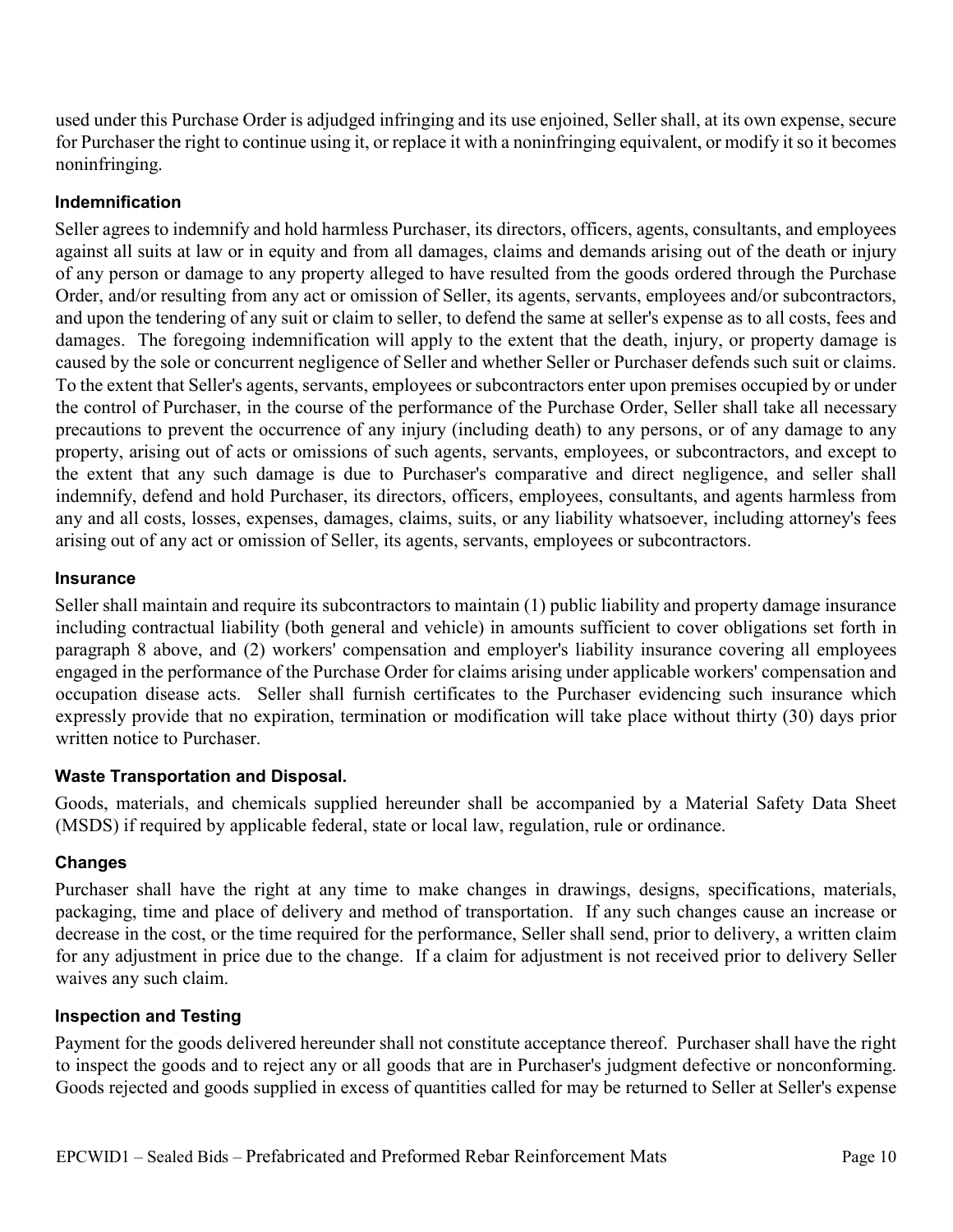and in addition to Purchaser's other rights. Purchaser may charge Seller all expenses of unpacking, examining, repacking and reshipping such goods. In the event Purchaser receives goods whose defects or nonconformity is not apparent on examination, Purchaser reserves the right to request replacement, as well as payment of damages. Nothing contained in the Purchase Order shall in any way relieve Seller from the obligation of testing, inspection and quality control.

#### **Shipment**

If, in order to comply with Purchaser's required delivery date, it becomes necessary for Seller to ship by a more expensive way than specified in the Purchase Order, any increased transportation costs resulting there from shall be paid for by Seller unless the necessity for such rerouting or expedited handling has been caused by Purchaser. Seller shall bear all risk of loss of all merchandise covered by the Purchase Order until such merchandise has been delivered to the designated location.

#### **Delivery**

Time is of the essence of this Purchase Order, and if delivery of items or rendering of services is not completed by the time promised, Purchaser reserves the right without liability in addition to its other rights and remedies to terminate this Purchase Order by notice effective when received by Seller as to items not yet shipped.

#### **Limitation on Purchaser's Liability -- Statute of Limitations**

In no event shall Purchaser be liable for any anticipated profits of the Seller or for incidental or consequential damages to the Seller. Purchaser's liability on any claim of any kind for any loss or damage arising out of or in connection with or resulting from the Purchase Order or from the performance or breach thereof shall in no case exceed the price allocable to the goods or unit thereof which gives rise to the claim. Purchaser shall not be liable for penalties of any description. Any action resulting from any breach on the part of Purchaser as to the goods delivered hereunder must be commenced by the Seller within one year after the date of scheduled delivery.

#### **Waiver**

Purchaser's failure to insist on performance of any of the terms or conditions of the Purchase Order or to exercise any right or privilege or Purchaser's waiver of any breach hereunder shall not thereafter waive any other terms, conditions, or privileges, whether of the same or similar type.

#### **Sales Tax**

Pursuant to Section 151.309 of the Texas Tax Code, Purchaser is exempt from Texas sales and use tax.

#### **Setoff**

Purchaser may deduct or setoff any claims for payment against any amounts due Seller by the Purchaser arising out of this or any other transaction with Seller.

#### **Assignments and Subcontracting**

No part of the Purchase Order may be assigned or subcontracted by Seller without the prior written approval of Purchaser.

#### **Purchase Order**

The Purchase Order consists of the information listed on the Purchase Order Form, these terms and agreements, the requirements and specifications contained in the Purchase Order Specifications, the Instruction to Bidders, and the Notice to Bidders.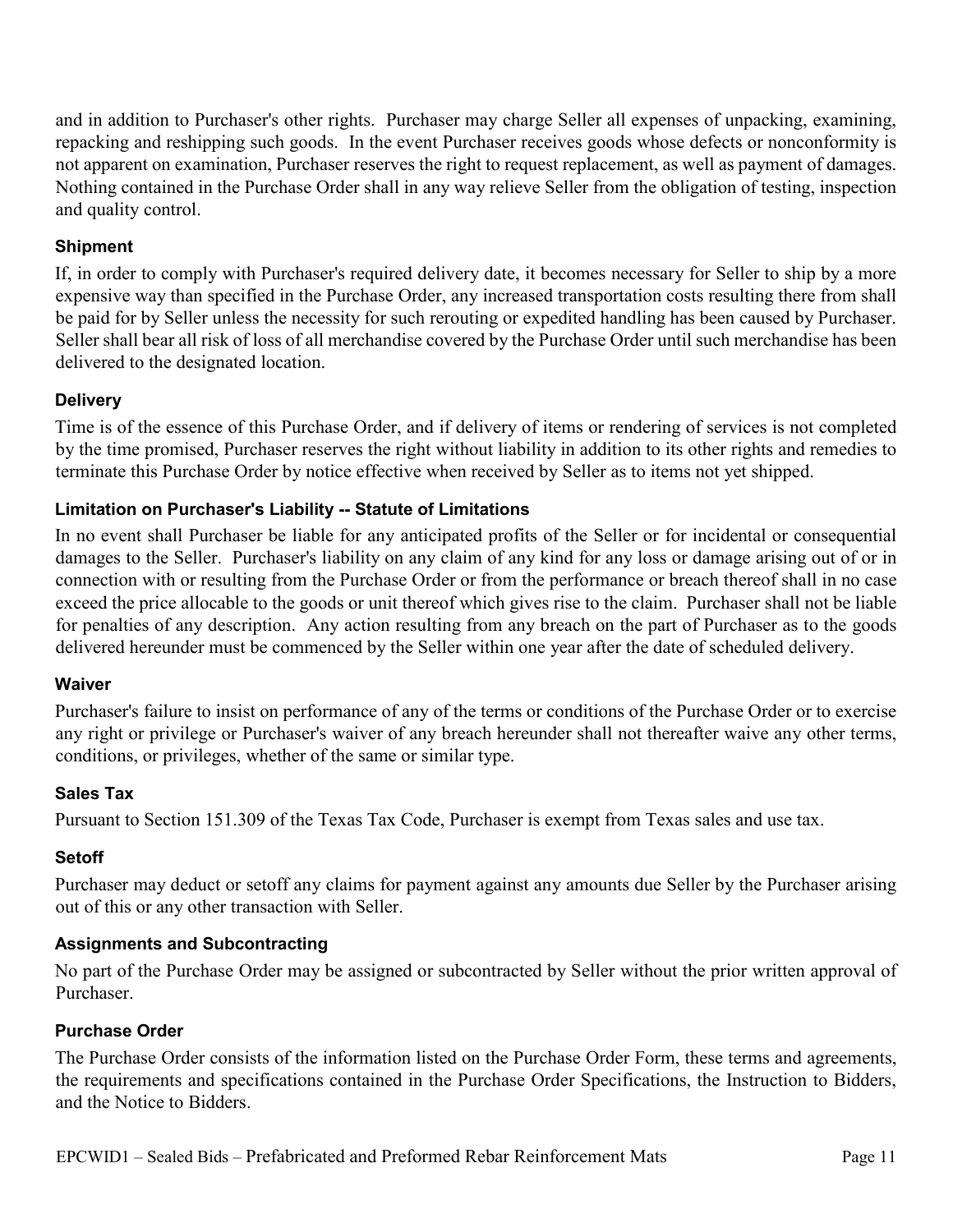#### **Entire Agreement**

The Purchase Order constitutes the entire agreement between the Seller and the Purchaser.

#### **Payment for Goods Delivered**

All goods meeting the requirements of the Purchase Order and accepted by the Purchaser shall be invoiced by the Seller to the Purchaser no later than the last day of month. The Purchaser shall mail payment to the Seller for all goods meeting the requirements of the Purchase Order and accepted by the Purchaser by the last day of the next month.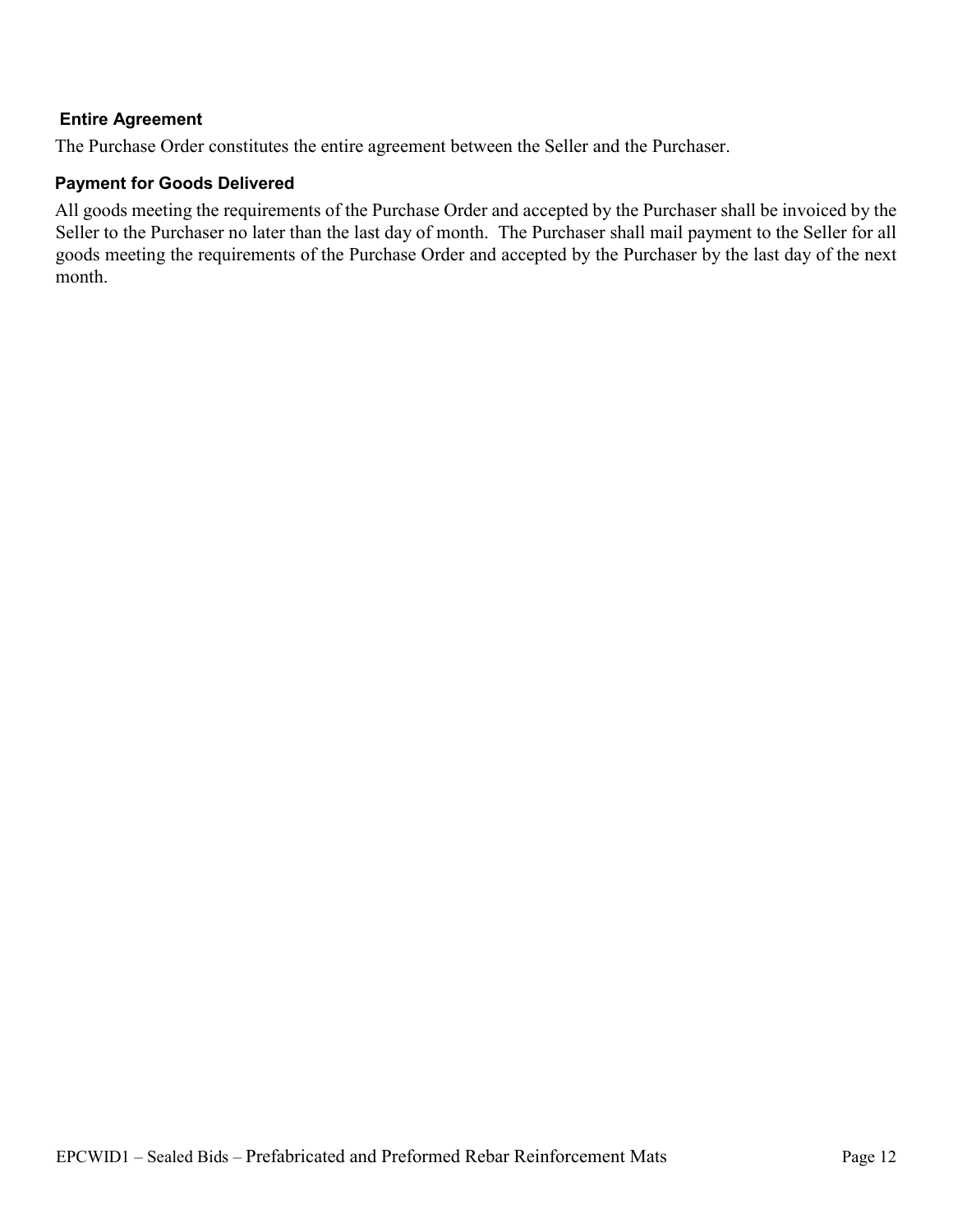#### CHAPTER 49 – TEXAS WATER CODE **SUBCHAPTER I. CONSTRUCTION, EQUIPMENT, MATERIALS, AND MACHINERY CONTRACTS**

#### **§ 49.271. Contracts for Construction Work**

- (a) Any contract made by the board for construction work shall conform to the provisions of this chapter.
- (b) The contract shall contain, incorporate by reference, or have attached to it the specifications, plans, and details for work included in the contract. All work shall be done in accordance with these plans and specifications and any authorized change orders under the supervision of the board or its designee.
- (c) The district may adopt minimum criteria for the qualifications of bidders on its construction contracts and for sureties issuing payment and performance bonds. For construction contracts over \$50,000, the district shall require a person who bids to submit a certified or cashier's check on a responsible bank in the state equal to at least two percent of the total amount of the bid, or a bid bond of at least two percent of the total amount of the bid issued by a surety legally authorized to do business in this state, as a good faith deposit to ensure execution of the contract. Notwithstanding any criteria adopted under this subsection, for a contract for more than \$250,000, the district must accept a bid bond in the amount required by the district as a bid deposit if the bid bond meets the other requirements of this subsection. If the successful bidder fails or refuses to enter into a proper contract with the district, or fails or refuses to furnish the payment and performance bonds required by law, the bidder forfeits the deposit. The payment, performance, and bid bonding requirements of this subsection do not apply to a contract for the purchase of equipment, materials, or machinery not otherwise incorporated into a construction project.
- (d) The district may also require attendance by a principal of each prospective bidder at mandatory pre-bid conferences and may make any reasonable additional requirements regarding the taking of bids the district may deem appropriate in order to obtain competitive bids from responsible contractors and to minimize contract disputes.

Added by Acts 1995, 74th Leg., ch. 715, § 2, eff. Sept. 1, 1995.

Amended by Acts 2001, 77th Leg., ch. 1423, § 16, eff. June 17, 2001.

#### **§ 49.272. Reports Furnished to Prospective Bidders**

The board shall furnish to any person who desires to bid on construction work, and who makes a request in writing, a copy of the engineer's report or plans and specifications showing the details of the work to be done. The board may charge for each copy of the engineer's report or plans and specifications an amount sufficient to cover the cost of making the copy.

Added by Acts 1995, 74th Leg., ch. 715, § 2, eff. Sept. 1, 1995.

#### **§ 49.273. Contract Award**

(a) The board shall contract for construction and repair and renovation of district facilities and for the purchase of equipment, materials, machinery, and all things that constitute or will constitute the plant, works, facilities, or improvements of the district in accordance with this section. The bidding documents, plans, specifications, and other data needed to bid on the project must be available at the time of the first advertisement and the advertisement shall state the location at which these documents may be reviewed.

(b) A contract may cover all the work to be provided for the district or the various elements of the work may be segregated for the purpose of receiving bids and awarding contracts. A contract may provide that the work will be completed in stages over a period of years.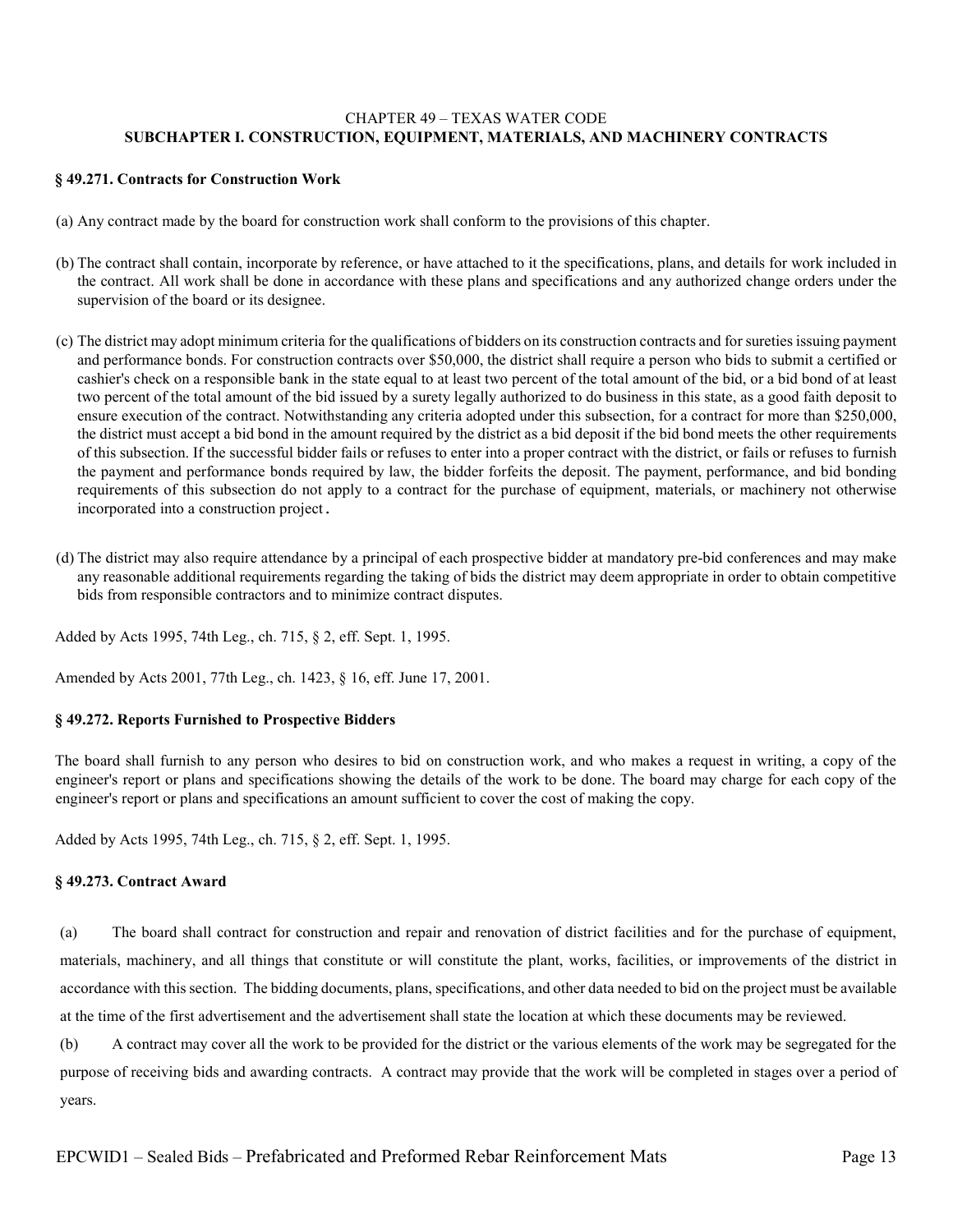- (c) A contract may provide for the payment of a total sum that is the completed cost of the work or may be based on bids to cover cost of units of the various elements entering into the work as estimated and approximately specified by the district's engineers, or a contract may be let and awarded in any other form or composite of forms and to any responsible person or persons that, in the board's judgment, will be most advantageous to the district and result in the best and most economical completion of the district's proposed plants, improvements, facilities, works, equipment, and appliances.
- (d) For contracts over \$75,000, the board shall advertise the letting of the contract, including the general conditions, time, and place of opening of sealed bids. The notice must be published in one or more newspapers circulated in each county in which the district is located. If there are more than four counties in the district, notice may be published in any newspaper with general circulation in the district. The notice must be published once a week for two consecutive weeks before the date that the bids are opened, and the first publication must be not later than the 14th day before the date of the opening of the sealed bids.
- (e) For contracts over \$25,000 but not more than \$75,000, the board shall solicit written competitive bids on uniform written specifications from at least three bidders.
- (f) For contracts of not more than \$25,000, the board is not required to advertise or seek competitive bids.
- (g) The board may not subdivide work to avoid the advertising requirements specified in this section.
- (h) The board may not accept bids that include substituted items unless the substituted items were included in the original bid proposal and all bidders had the opportunity to bid on the substituted items or unless notice is given to all bidders at a mandatory pre-bid conference.
- (i) If changes in plans, specifications, or scope of work are necessary or beneficial to the district, as determined by the board, after the performance of the contract is begun, or if it is necessary or beneficial to the district, as determined by the board, to decrease or increase the quantity of the work to be performed or of the materials, equipment, or supplies to be furnished, the board may approve change orders making the changes. The board may grant authority to an official or employee responsible for purchasing or for administering a contract to approve a change order that involves an increase or decrease of \$50,000 or less. The aggregate of the change orders that increase the original contract price by more than 25 percent may be issued only as a result of unanticipated conditions encountered during construction, repair, or renovation or changes in regulatory criteria or to facilitate project coordination with other political entities. A change order is not subject to the requirements of Subsection (d) or (e).
- (j) The board is not required to advertise or seek competitive bids for the repair of district facilities if the scope or extent of the repair work cannot be readily ascertained or if the nature of the repair work does not readily lend itself to competitive bidding.
- (k) The board may use the reverse auction procedure, as defined by Section [2155.062\(d](http://www.statutes.legis.state.tx.us/GetStatute.aspx?Code=GV&Value=2155.062)), Government Code, for purchasing.

Added by Acts 1995, 74th Leg., ch. 715, § 2, eff. Sept. 1, 1995. Amended by Acts 1997, 75th Leg., ch. 1070, § 19, eff. Sept. 1, 1997.

Amended by Acts 2001, 77th Leg., ch. 436, § 9, eff. May 28, 2001; Acts 2001, 77th Leg., ch. 1423, § 17, eff. June 17, 2001.

#### **§ 49.274. Emergency Approval of District Projects**

If a district experiences an emergency condition that may create a serious health hazard or unreasonable economic loss to the district that requires immediate corrective action, the district may negotiate limited duration contracts to make the necessary repairs. The district shall submit to the executive director details describing the specific serious health hazard or unreasonable economic loss as soon as practicable following the issuance of the contracts. Whenever possible, the district should obtain prior approval of the executive director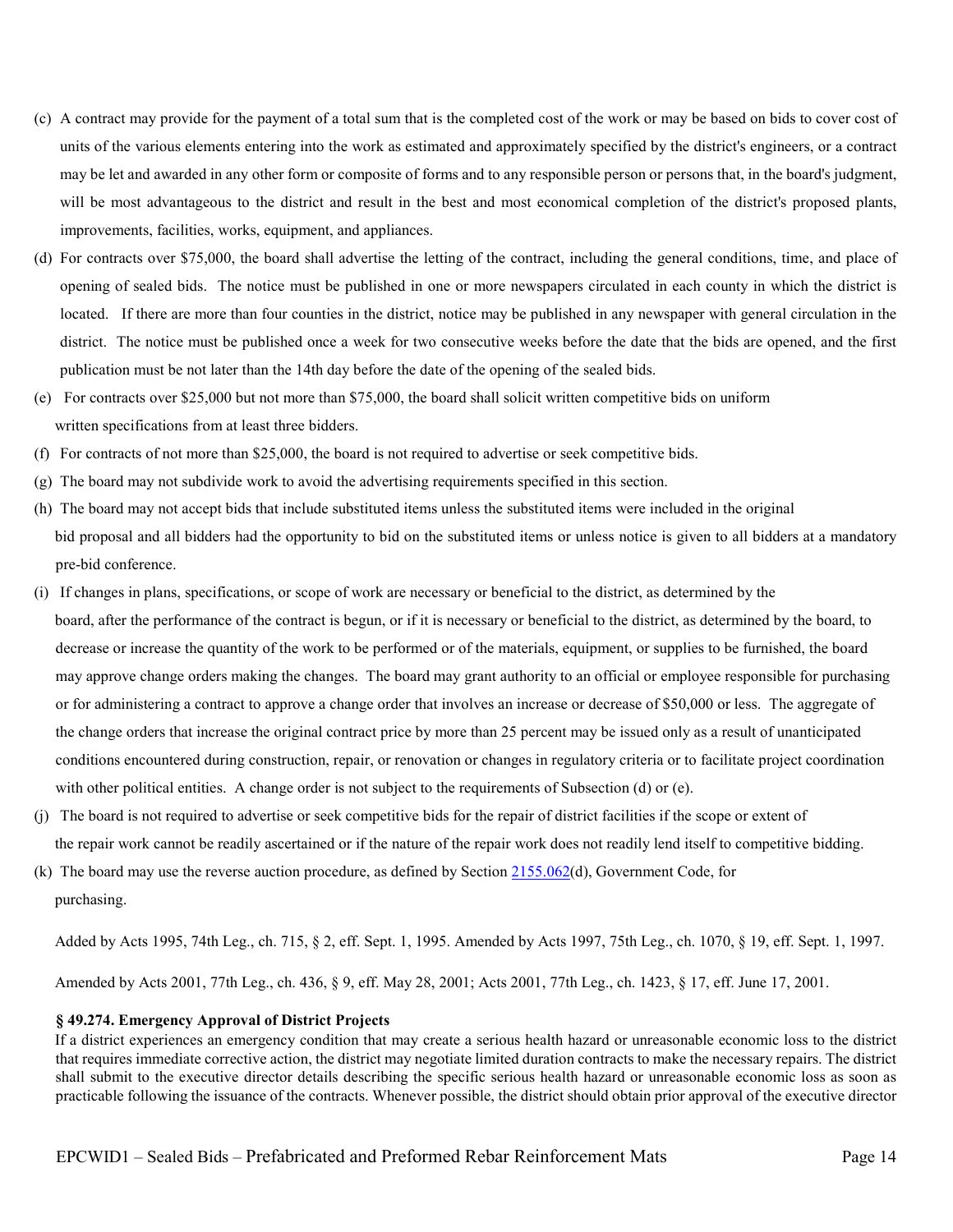before authorizing the contract, but failure to obtain prior approval shall not void the contract. This section does not apply to special water authorities.

Added by Acts 1995, 74th Leg., ch. 715, § 2, eff. Sept. 1, 1995.

#### **§ 49.275. Contractor's Bond**

Any person, firm, partnership, or corporation to whom a contract is let must give good and sufficient performance and payment bonds in accordance with Chapter 2253, Government Code, and any minimum criteria for sureties issuing such bonds adopted by a district in accordance with Section 49.271.

Added by Acts 1995, 74th Leg., ch. 715, § 2, eff. Sept. 1, 1995

#### **§ 49.276. Payment for Construction Work**

The district shall pay the contract price of construction contracts only as provided in this section.

(a) The district will make progress payments under construction contracts monthly as the work proceeds, or at more frequent intervals as determined by the board or its designee, on estimates approved by the board or its designee.

(b) If requested by the district or district engineer, the contractor shall furnish a breakdown of the total contract price showing the amount included for each principal category of the work, in such detail as requested, to provide a basis for determining progress payments. In the preparation of estimates, the district engineer may authorize material delivered on the site and preparatory work done to be considered if the consideration is specifically authorized by the contract and if the contractor furnishes satisfactory evidence that he has acquired title to the material and that it will be utilized on the work covered by the contract.

(c) In making progress payments, 10 percent of the estimated amount shall be retained until final completion and acceptance of the contract work. However, if the board at any time after 50 percent of the work has been completed finds that satisfactory progress is being made, it may authorize any of the remaining progress payments to be made in full. Also, if the work is substantially complete, the board, if it finds the amount retained to be in excess of the amount adequate for the protection of the district, at its discretion may release to the contractor all or a portion of the excess amount. The district is not obligated to pay interest on amounts retained except as provided herein. The district shall not be obligated to pay any interest on the 10 percent retainage held on the first 50 percent of work completed. If the district holds any retainage on the remaining 50 percent of the work completed, the district shall pay interest on such retainage from the date the retainage is withheld to the date of payment to the contractor. The interest rate to be paid on such retainage shall be the rate of interest paid by the district's depository bank on interest bearing accounts of similar amounts during the period of time interest accrues as provided herein.

(d) On completion and acceptance of each separate project, public work, or other division of the contract, on which the price is stated separately in the contract, payment may be made without retention of a percentage.

Added by Acts 1995, 74th Leg., ch. 715, § 2, eff. Sept. 1, 1995

#### **§ 49.277. Inspection of and Reports on Construction Work**

The board shall have control of construction work being done for the district under contract to determine whether or not the contract is being fulfilled and shall have the construction work inspected by the district engineer or other designated person.

(a) During the progress of the construction work, the district engineer or other designated person shall submit to the board detailed written reports showing whether or not the contractor is complying with the contract, and when the work is completed the district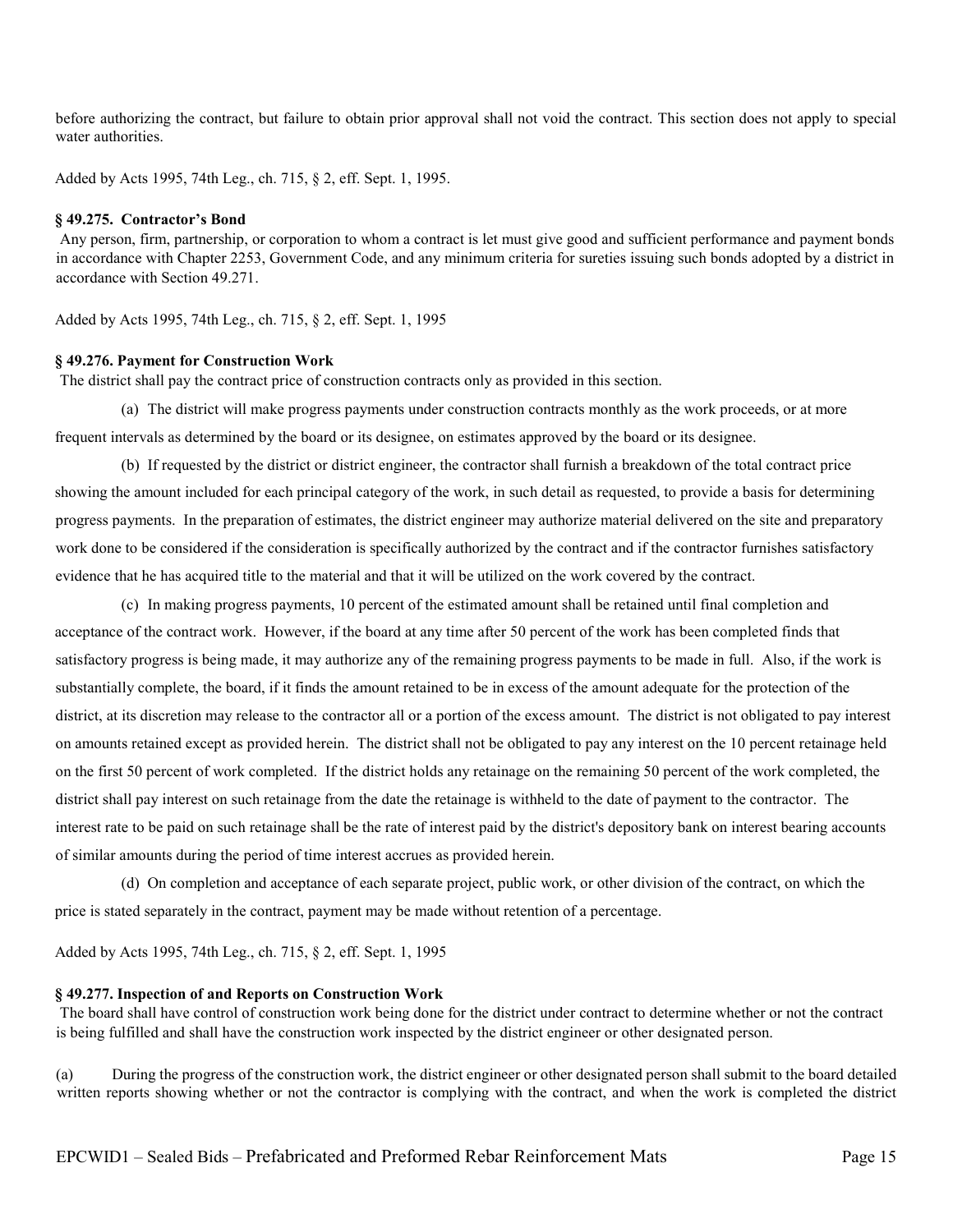engineer shall submit to the board a final detailed report including as-built plans of the facilities showing whether or not the contractor has fully complied with the contract.

Added by Acts 1995, 74th Leg., ch. 715, § 2, eff. Sept. 1, 1995

#### **§ 49.278. Nonapplicability**

- (a) This subchapter does not apply to:
- (1) Equipment, materials, or machinery purchased by the district at an auction that is open to the public;
- (2) Contracts for personal or professional services or for a utility service operator;
- (3) Contracts made by a district engaged in the distribution and sale of electric energy to the public;
- (4) Contracts for services or property for which there is only one source or for which it is otherwise impracticable to obtain competition; or
- (5) High technology procurements
- (b) Sections 252.021(a) and 252.042, Local Government Code, apply to high technology procurements.

Added by Acts 1997, 75th Leg., ch. 1070, § 20, eff. Sept. 1, 1997

Amended by Acts 2001, 77th Leg., ch. 1423, § 18, eff. June 17, 2001

#### **§ 49.279. Prevailing Wage Rates**

In addition to the alternative procedures provided by Section 2258.022, Government Code:

(1) A district located wholly or partially within one or more municipalities or within the extraterritorial jurisdiction of one or more municipalities may determine its prevailing wage rate for public works by adopting the prevailing wage rate of:

- (A) One of the municipalities; or
- (B) the county in which the district is located or, if the county in which the district is located has not adopted a wage rate, the prevailing wage rate of a county adjacent to the county in which the district is located; and

(2) a district not located wholly or partially within the extraterritorial jurisdiction of a municipality may determine the district's prevailing wage rate by adopting the prevailing wage rate of the county in which the district is located or, if the county in which the district is located has not adopted a wage rate, the wage rate of a county adjacent to the county in which the district is located.

Added by Acts 2001, 77th Leg., ch. 1423, § 19, eff. June 17, 2001